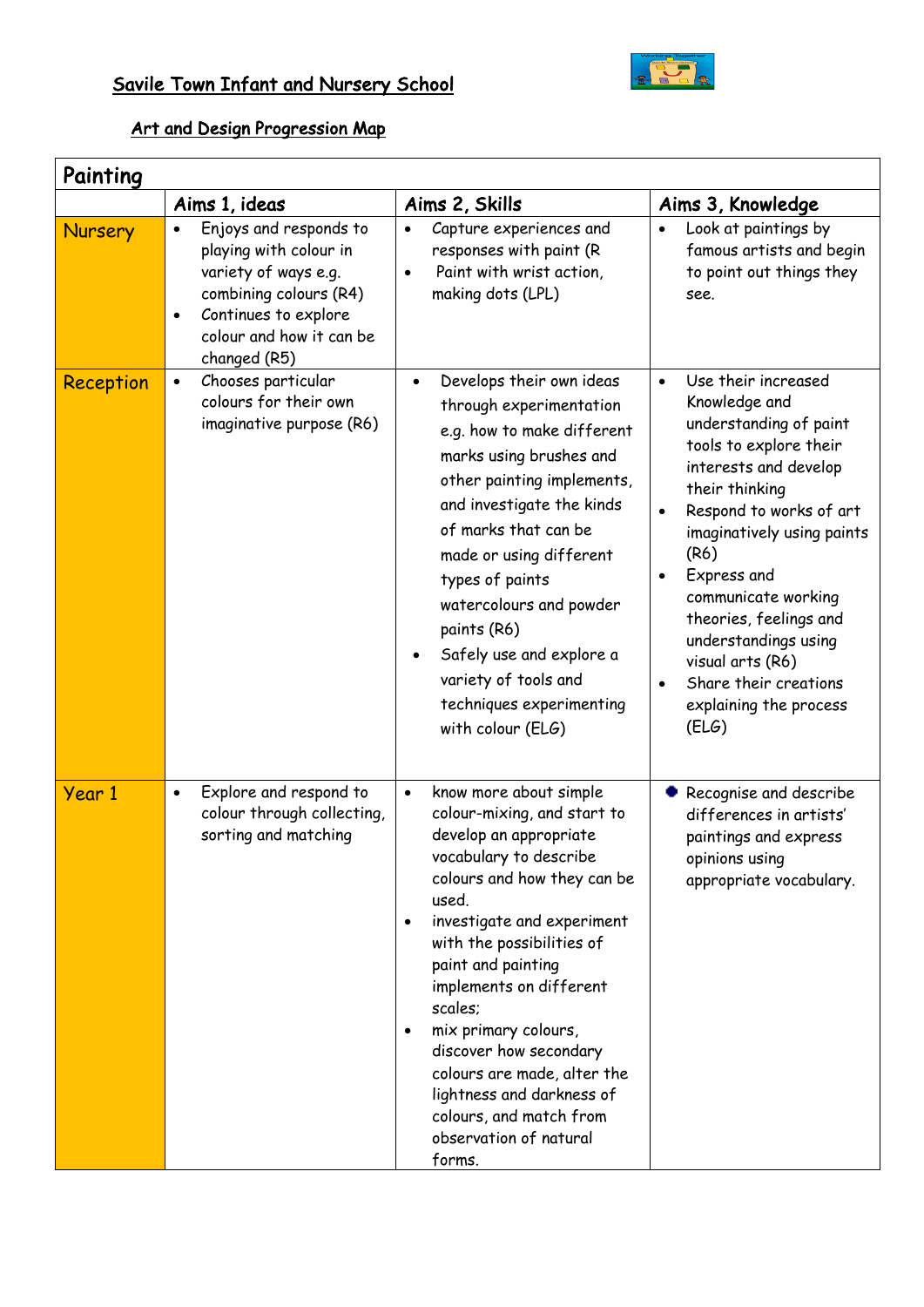| Year 2 | Freely explore ideas,<br>$\bullet$<br>working from first-hand<br>experience, memory and<br>imagination. |  | experiment with different<br>approaches to using and<br>applying paint;<br>develop increasing<br>confidence in colour mixing<br>and mark making, working<br>with a wider range of paints<br>and painting tools. | $\bullet$ | Compare and contrast<br>works of art from<br>different times and<br>places;<br>Adapt and refine their<br>own work, sharing ideas<br>with others;<br>Talk about colour and<br>composition in their own<br>and in artists' paintings,<br>expressing opinions with<br>appropriate vocabulary. |
|--------|---------------------------------------------------------------------------------------------------------|--|-----------------------------------------------------------------------------------------------------------------------------------------------------------------------------------------------------------------|-----------|--------------------------------------------------------------------------------------------------------------------------------------------------------------------------------------------------------------------------------------------------------------------------------------------|
|--------|---------------------------------------------------------------------------------------------------------|--|-----------------------------------------------------------------------------------------------------------------------------------------------------------------------------------------------------------------|-----------|--------------------------------------------------------------------------------------------------------------------------------------------------------------------------------------------------------------------------------------------------------------------------------------------|

| Printing  |                                                                                                                                                                           |                                                                                                                                                                                                                                                                      |                                                                                                                                                                                                                                                                      |  |
|-----------|---------------------------------------------------------------------------------------------------------------------------------------------------------------------------|----------------------------------------------------------------------------------------------------------------------------------------------------------------------------------------------------------------------------------------------------------------------|----------------------------------------------------------------------------------------------------------------------------------------------------------------------------------------------------------------------------------------------------------------------|--|
|           | Aims 1: ideas                                                                                                                                                             | Aims 2: Skills                                                                                                                                                                                                                                                       | Aims 3: Knowledge                                                                                                                                                                                                                                                    |  |
| Nursery   | Use a variety of 3D and 2D<br>$\bullet$<br>structures to explore<br>printing by investigating<br>how different objects can<br>be used to make patterns<br>and shapes (R4) | Create their own<br>$\bullet$<br>spatial patterns<br>showing some<br>organisation or<br>regularity e.g. Uses<br>tools for purpose e.g.<br>Show control using<br>objects to create<br>marks. Shapes and<br>patterns (R5)                                              | Use printing as a form of<br>expression and develop<br>an interest in exploring<br>textures and different<br>objects (R5)                                                                                                                                            |  |
| Reception | Experience the process of<br>$\bullet$<br>printing, experimenting<br>with a range of objects,<br>shapes and patterns (R4)                                                 | Chooses familiar<br>$\bullet$<br>objects to create and<br>recreate repeating<br>patterns beyond AB<br>patterns and begins to<br>identify the unit<br>repeat e.g. Begin to<br>make repeated<br>patterns, using<br>different tools,<br>materials and objects<br>(R6 M) | Spots patterns in the<br>environment, beginning<br>to identify the pattern<br>"rule" e.g. Develop an<br>awareness of print,<br>pattern and texture in<br>our environment and use<br>this in their work<br>(R6 M)                                                     |  |
| Year 1    | Create their own designs<br>$\bullet$<br>from a stimulus, making<br>choices about colour,<br>subject matter, shape and<br>composition.                                    | Start to make ordered<br>$\bullet$<br>or repeated patterns,<br>and recognise and<br>experiment with the<br>effect of different<br>variables, such as<br>shape, pressure or<br>colour.                                                                                | Develop and use<br>appropriate and relevant<br>vocabulary and make<br>choices as to how they<br>can develop or modify<br>their own printing;<br>Develop an awareness of<br>print, pattern and<br>texture in our<br>environment and culture<br>and in other cultures, |  |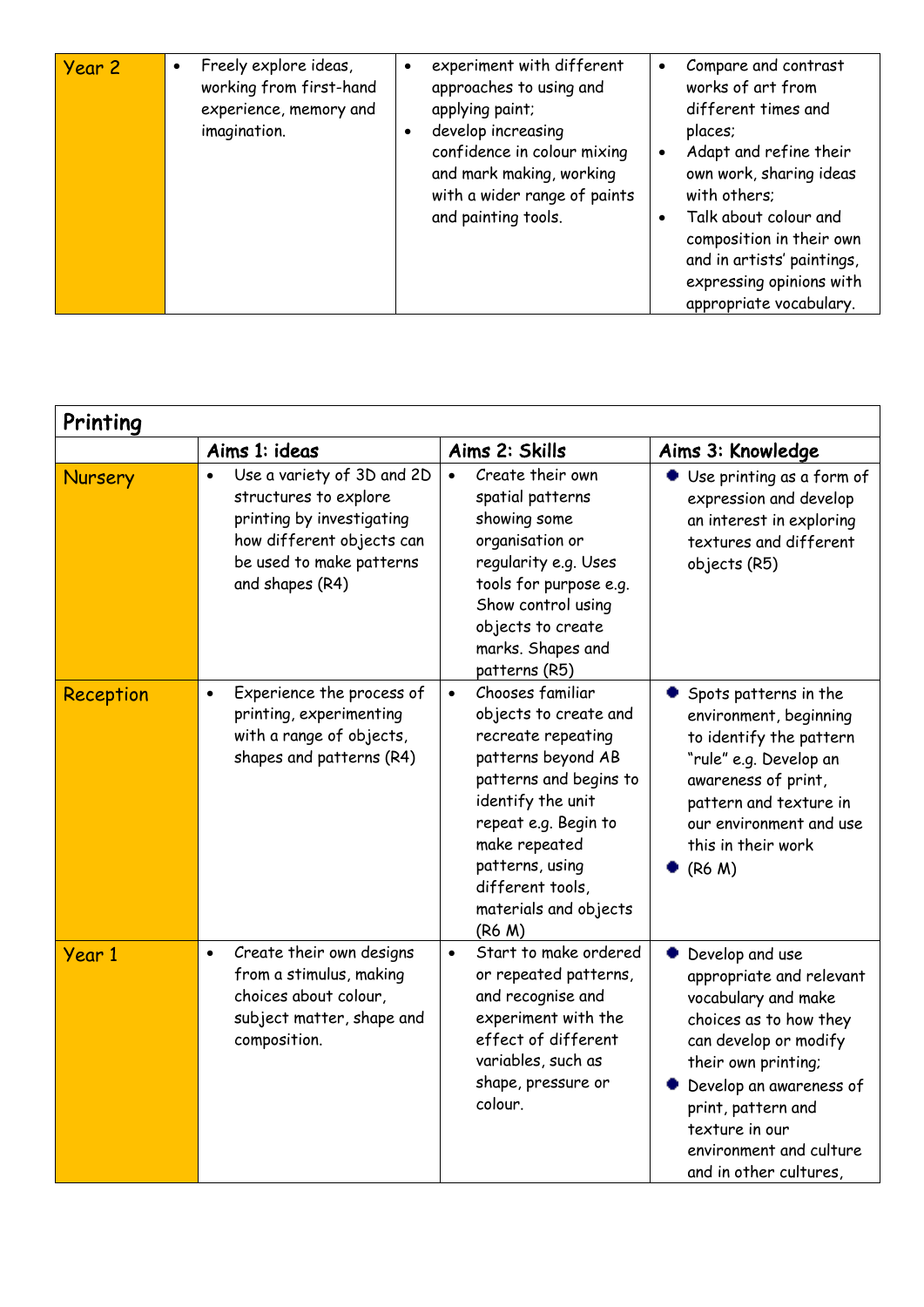|        |                                                                                                                                                                                                                                                                                                                                                                                             |                                                                                                                                                                                                                                                                                                                                            | countries and periods of<br>history.                                                                                                                                                                                                                       |
|--------|---------------------------------------------------------------------------------------------------------------------------------------------------------------------------------------------------------------------------------------------------------------------------------------------------------------------------------------------------------------------------------------------|--------------------------------------------------------------------------------------------------------------------------------------------------------------------------------------------------------------------------------------------------------------------------------------------------------------------------------------------|------------------------------------------------------------------------------------------------------------------------------------------------------------------------------------------------------------------------------------------------------------|
| Year 2 | Experiment more widely<br>with different variables,<br>such as shape, pressure,<br>method, tools, materials or<br>colour, and begin to think<br>more creatively about the<br>application of techniques,<br>setting themselves<br>standards and visual goals;<br>use planning and predicting<br>٠<br>skills, and make choices as<br>to how they can develop or<br>modify their own printing. | Increase their motor<br>$\bullet$<br>skills in controlling<br>pressure, amount of<br>paint and positioning<br>of block, and build on<br>their prediction skills<br>when planning a print;<br>Learn alternative ways<br>$\bullet$<br>of applying colour to<br>the block, and expand<br>the range of tools and<br>materials they can<br>use. | • Make comparisons<br>between their own prints<br>and examples from other<br>times and cultures;<br>Recognise that many<br>different prints can be<br>made with one block, and<br>develop ways of solving<br>problems they may<br>encounter when printing. |

| Sculpture |                                                                                                                                                                                                                                                                                                      |                                                                                                                                                                                                                                                                                                                                                                                                                                                                                                                            |                                                                                                                                                                               |
|-----------|------------------------------------------------------------------------------------------------------------------------------------------------------------------------------------------------------------------------------------------------------------------------------------------------------|----------------------------------------------------------------------------------------------------------------------------------------------------------------------------------------------------------------------------------------------------------------------------------------------------------------------------------------------------------------------------------------------------------------------------------------------------------------------------------------------------------------------------|-------------------------------------------------------------------------------------------------------------------------------------------------------------------------------|
|           | Aims 1: ideas                                                                                                                                                                                                                                                                                        | Aims 2: Skills                                                                                                                                                                                                                                                                                                                                                                                                                                                                                                             | Aims 3: Knowledge                                                                                                                                                             |
| Nursery   | Make simple constructions<br>$\bullet$<br>e.g. Begin to construct,<br>stacking blocks, boxes and<br>planks vertically and<br>horizontally, making<br>enclosures and creating<br>spaces. (R4 M)<br>Uses 2D and 3D<br>$\bullet$<br>structures to explore<br>materials and /or to<br>express ideas (R4) | Make balls and snakes<br>with malleable<br>materials (LLS)<br>Uses various<br>$\bullet$<br>construction materials<br>e.g. joining pieces,<br>stacking vertically and<br>horizontally (R5)<br>Attempts to create<br>$\bullet$<br>arches and enclosures<br>when building using<br>trial and improvement<br>to select blocks.<br>(R5 M)<br>$\bullet$<br>Plays with a range of<br>$\bullet$<br>materials to learn<br>cause and effect e.g<br>makes a string puppet<br>using dowels and<br>string to suspend the<br>puppet (R5) | Capture experiences<br>/representations using a<br>range of different<br>materials and use them<br>to support their play.<br>(R5)<br>Uses tools for a purpose<br>(R5)         |
| Reception | Uses their increasing<br>$\bullet$<br>knowledge and<br>understanding of tools and<br>materials to explore their<br>interests and enquires and<br>develop their thinking (R6)                                                                                                                         | Safely use and explore<br>$\bullet$<br>a variety of tools and<br>techniques,<br>experimenting with<br>colour, design,<br>texture, form and<br>function (R6)<br>Share their creations,<br>$\bullet$<br>explaining the process<br>they have used (ELG)                                                                                                                                                                                                                                                                       | Develop their own ideas<br>through experimentation<br>with diverse materials<br>with loose parts to<br>express and communicate<br>their discoveries and<br>understanding (R6) |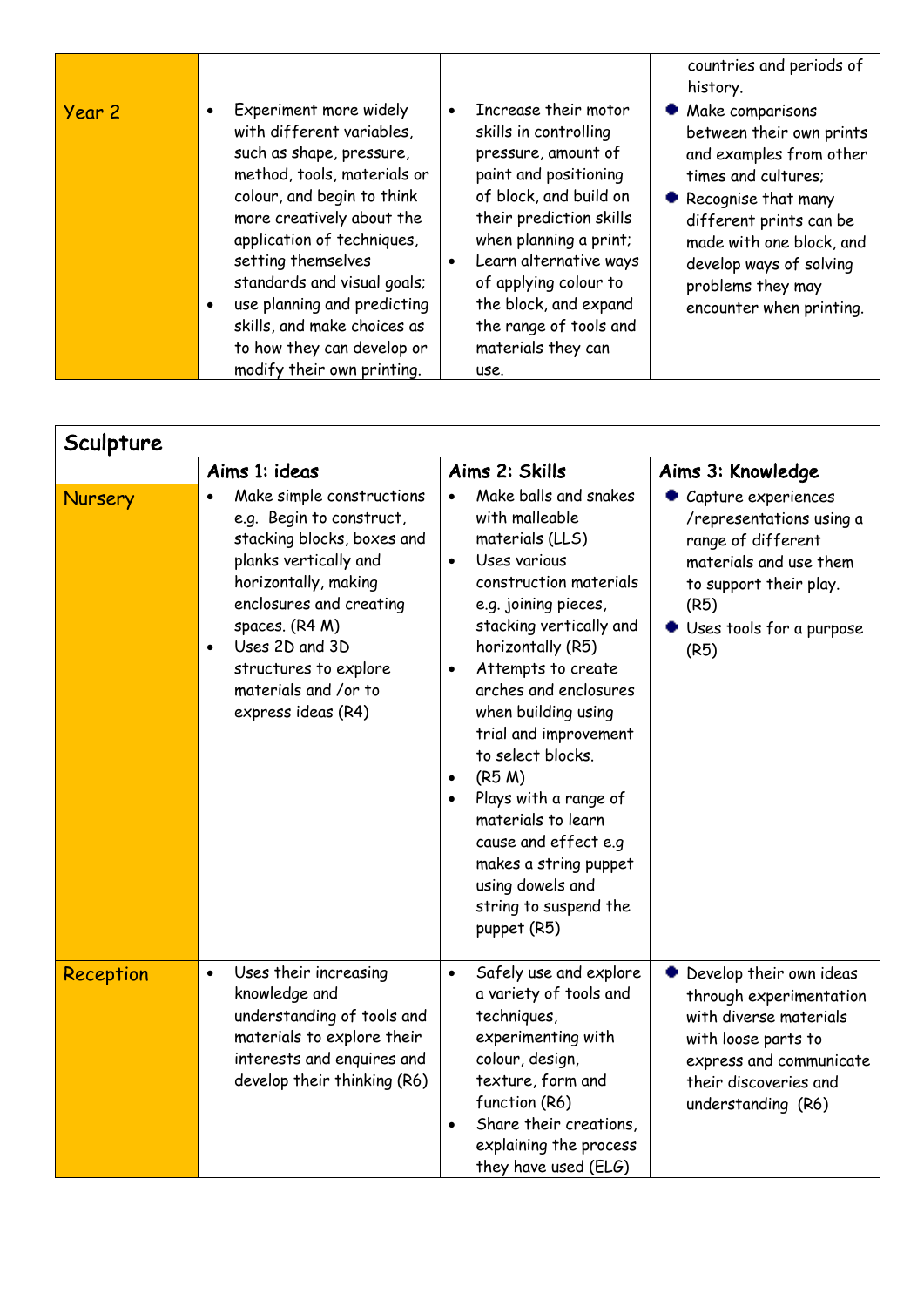| Year 1 | Explore ideas by using<br>$\bullet$<br>first hand observations<br>and experiences to create<br>different structures and<br>models                                            | Investigate the nature<br>$\bullet$<br>and qualities of<br>different materials<br>and processes,<br>exercising some<br>control over those<br>they use in their work.                                                                                                          | Evaluate their sculptures<br>during the making<br>process and suggest ways<br>in which to solve<br>problems and improve<br>their own work:<br>Study sculpture from<br>other cultures in order<br>to develop knowledge and<br>understanding of<br>materials and approaches                                                                                                                                                                                          |
|--------|------------------------------------------------------------------------------------------------------------------------------------------------------------------------------|-------------------------------------------------------------------------------------------------------------------------------------------------------------------------------------------------------------------------------------------------------------------------------|--------------------------------------------------------------------------------------------------------------------------------------------------------------------------------------------------------------------------------------------------------------------------------------------------------------------------------------------------------------------------------------------------------------------------------------------------------------------|
| Year 2 | Explore and create by<br>$\bullet$<br>collecting and selecting<br>visual research from<br>first hand observation<br>and other sources to<br>develop ideas for their<br>work. | Investigate and use<br>$\bullet$<br>the qualities of<br>materials and<br>processes to develop<br>practical skills of<br>modelling and<br>construction,<br>extending their<br>control of tools and<br>processes and<br>evaluating their<br>suitability for<br>different tasks. | Review their sculpture<br>during the making<br>process, critically<br>evaluating their own and<br>others' work:<br>Examine traditional and<br>modern sculpture from<br>other cultures, places<br>and times to develop<br>knowledge and<br>understanding of<br>materials, processes and<br>approaches.<br>Develop critical skills by<br>adapting and refining<br>their own work in line<br>with the limitations and<br>possibilities of materials<br>and processes; |

| <b>Collage and Textiles</b> |                                                                                                                                                                                                         |                                                                                                                                                                                                                                       |                                                                           |
|-----------------------------|---------------------------------------------------------------------------------------------------------------------------------------------------------------------------------------------------------|---------------------------------------------------------------------------------------------------------------------------------------------------------------------------------------------------------------------------------------|---------------------------------------------------------------------------|
|                             | Aims 1: ideas                                                                                                                                                                                           | Aims 2: Skills                                                                                                                                                                                                                        | Aims 3: Knowledge                                                         |
| <b>Nursery</b>              | Explore a range of<br>$\bullet$<br>materials both manmade<br>and natural (R5)                                                                                                                           | Manipulate a range of<br>$\bullet$<br>tools and equipment in<br>one hand e.g. cut with<br>scissors LLS)                                                                                                                               | Begin to be interested in<br>۰<br>and describe textures                   |
| Reception                   | Develop their own ideas<br>$\bullet$<br>through experimentation<br>with diverse materials e.g.<br>Experiment freely with a<br>wide range of different<br>materials for collage and<br>textile work (R6) | Safely use and explore<br>$\bullet$<br>a variety of materials,<br>tools and techniques<br>experimenting with<br>colour, design, texture<br>, form and function<br>e.g. sewing needles,<br>scissors, hole punch,<br>stapler etc. (ELG) | • Share their creations<br>explaining the process<br>they have used (ELG) |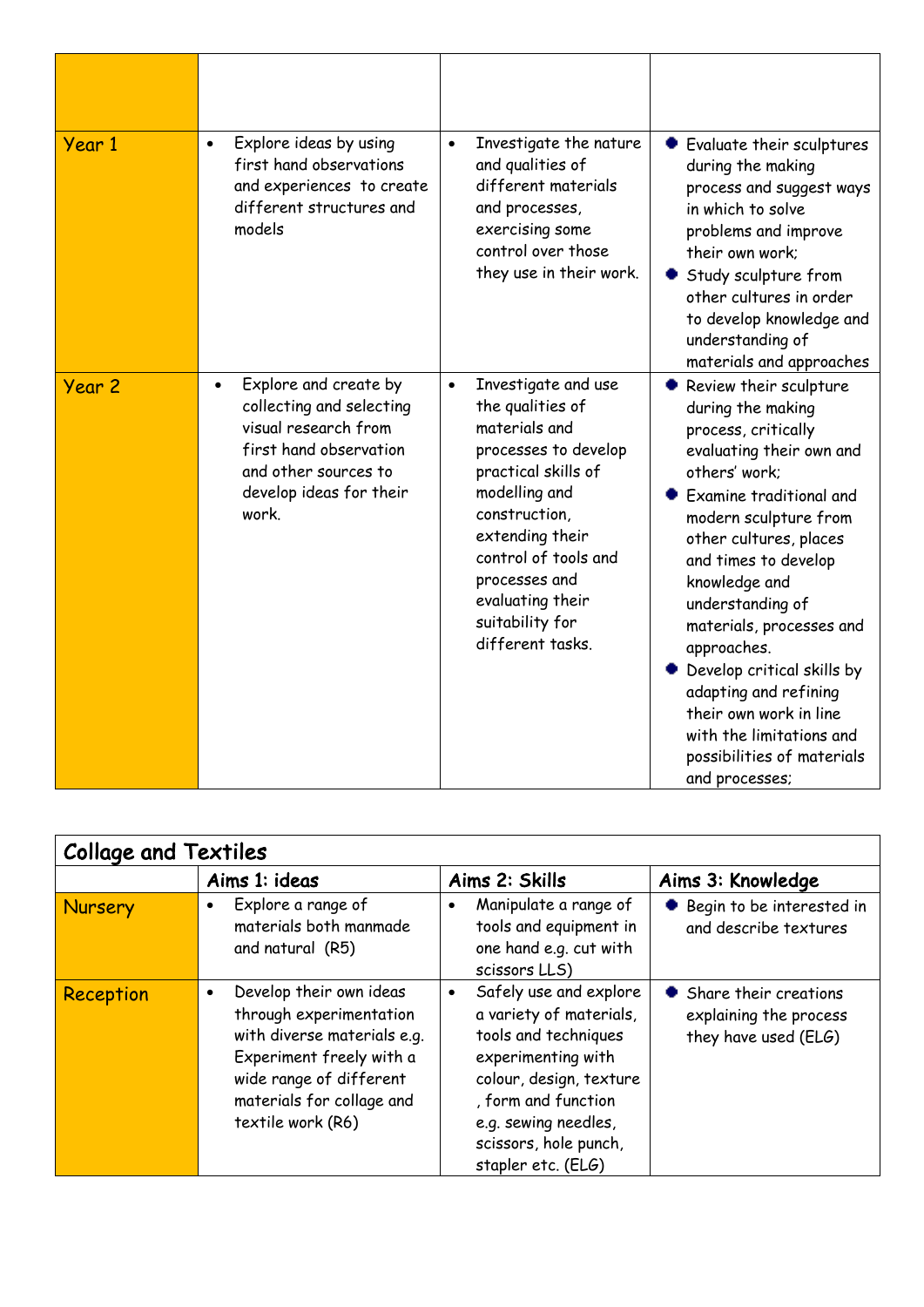| Year 1 | Experiment freely with<br>a wide range of<br>different materials for<br>collage and textile work;<br>Record ideas and use a<br>sketchbook.                                                                                                                                                    | explore and develop<br>$\bullet$<br>simple weaving<br>techniques and skills;<br>Learn to understand<br>$\bullet$<br>and use a range of<br>different materials<br>for diverse purposes.                                                                                                                 | $\bullet$ Investigate how artists<br>have used collage and<br>find out more about the<br>use of textiles in other<br>cultures.                                                                                                                                                                             |
|--------|-----------------------------------------------------------------------------------------------------------------------------------------------------------------------------------------------------------------------------------------------------------------------------------------------|--------------------------------------------------------------------------------------------------------------------------------------------------------------------------------------------------------------------------------------------------------------------------------------------------------|------------------------------------------------------------------------------------------------------------------------------------------------------------------------------------------------------------------------------------------------------------------------------------------------------------|
| Year 2 | Explore a range of textiles<br>and papers in more depth,<br>investigating ways of<br>classifying, matching and<br>recording them using a<br>sketchbook;<br>Stretch their imagination<br>$\bullet$<br>by using a range of<br>starting points, and begin<br>to combine them into new<br>images. | Learn techniques for<br>$\bullet$<br>weaving, decorating,<br>colouring and<br>embellishing fabrics<br>through<br>experimentation with<br>fabrics, dyes, threads,<br>papers, and wool;<br>Work individually and<br>$\bullet$<br>collaboratively and<br>consider ways of<br>improving their own<br>work. | <b>Investigate woven</b><br>fabrics and materials and<br>understand the<br>importance they have in<br>our lives and in other<br>cultures;<br>Use language to describe<br>the visual and tactile<br>qualities of textiles and<br>be exposed to as wide a<br>range of first-hand<br>experiences as possible. |

| Drawing   |                                                                                                                                                                                         |                                                                                                                                                                                                                                                         |                                                                                                                                                                                                                    |
|-----------|-----------------------------------------------------------------------------------------------------------------------------------------------------------------------------------------|---------------------------------------------------------------------------------------------------------------------------------------------------------------------------------------------------------------------------------------------------------|--------------------------------------------------------------------------------------------------------------------------------------------------------------------------------------------------------------------|
|           | Aims 1: ideas                                                                                                                                                                           | Aims 2: Skills                                                                                                                                                                                                                                          | Aims 3: Knowledge                                                                                                                                                                                                  |
| Nursery   | Creates lines and circles<br>$\bullet$<br>pivoting from the shoulder<br>and elbow (R5)<br>Experiment with marks<br>٠<br>horizontally, vertically and<br>using circular motions<br>(LLS) | Holds pencil using a<br>$\bullet$<br>conventional grip (LLS)<br>Draws a person on<br>$\bullet$<br>request with a head<br>and face, usually no<br>body (LLS)<br>Draws freely (LLS)<br>$\bullet$                                                          | Develops an<br>$\bullet$<br>understanding of using<br>lines to enclose a space,<br>and begins to use<br>drawing to represent<br>actions and objects<br>based on imagination,<br>observation and<br>experience (R5) |
| Reception | Create representations of<br>$\bullet$<br>both imaginary and real<br>life ideas, events, people<br>and objects                                                                          | Draw a person with,<br>$\bullet$<br>head, body and legs<br>(LLS)<br>Talk about their<br>drawings (R6)                                                                                                                                                   | Express and<br>$\bullet$<br>communicate their<br>feelings and<br>understanding using<br>drawing. (R6)                                                                                                              |
| Year 1    | Collect and share ideas and<br>$\bullet$<br>explore and experiment<br>with materials.                                                                                                   | Develop the<br>$\bullet$<br>confidence to use a<br>range of marks to<br>draw things they see,<br>know and remember;<br>develop control over a<br>$\bullet$<br>variety of drawing<br>tools and materials,<br>using them selectively<br>and purposefully. | Look at drawings and talk<br>$\bullet$<br>about them to become<br>aware of the elements<br>within drawings and try<br>to interpret them.                                                                           |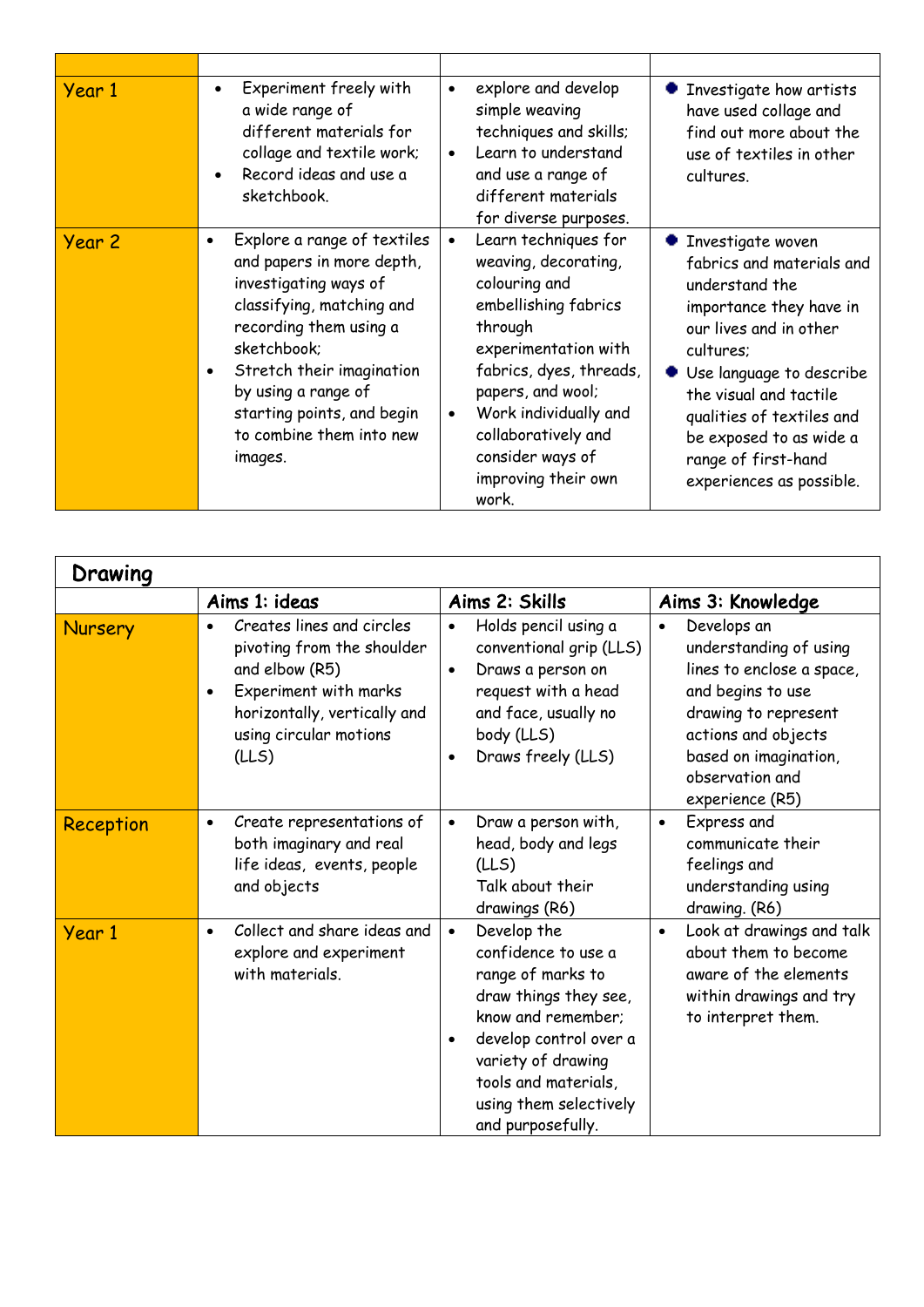| Year 2 | Collect and share ideas,<br>$\bullet$<br>and explore and<br>experiment with materials. | Develop the<br>$\bullet$<br>confidence to use a<br>range of marks and to<br>draw things they see,<br>know and remember;<br>Develop control over a<br>variety of drawing<br>tools and materials,<br>using them selectively<br>and purposefully<br>Develop skills using a<br>wide range of marks<br>with varied angle,<br>speed, pressure and<br>sharpness to show | Understand that marks<br>can have meanings;<br>Look at and talk about<br>drawings, and try to<br>interpret them. |
|--------|----------------------------------------------------------------------------------------|------------------------------------------------------------------------------------------------------------------------------------------------------------------------------------------------------------------------------------------------------------------------------------------------------------------------------------------------------------------|------------------------------------------------------------------------------------------------------------------|
|        |                                                                                        | line, tone, shape,<br>pattern and texture.                                                                                                                                                                                                                                                                                                                       |                                                                                                                  |

| Digital Media |                                                                                                                            |                                                                                                                                                                                                    |                                                                                                                                                         |
|---------------|----------------------------------------------------------------------------------------------------------------------------|----------------------------------------------------------------------------------------------------------------------------------------------------------------------------------------------------|---------------------------------------------------------------------------------------------------------------------------------------------------------|
|               | Aims 1: ideas                                                                                                              | Aims 2: Skills                                                                                                                                                                                     | Aims 3: Knowledge                                                                                                                                       |
| Nursery       | Explore taking pictures<br>using camera and I pads<br>(R5)                                                                 | Be able to choose an<br>object/place/person<br>and take a photo of<br>it $(R5T)$                                                                                                                   | Understands they can<br>use digital device to<br>create photos and<br>images (R5T)                                                                      |
| Reception     | Experiment with digital<br>$\bullet$<br>media to express and<br>communicate their<br>discoveries and<br>understanding (R6) | Can create content<br>$\bullet$<br>such as; video<br>recording, stories<br>and /or draw a<br>picture on screen<br>(R6)                                                                             | Express and<br>$\bullet$<br>communicate working<br>theories, feelings and<br>understandings using<br>digital art forms. (R6)                            |
| Year 1        | explore and<br>$\bullet$<br>experiment with digital<br>tools and processes,<br>and use them<br>creatively.                 | Learn how to use the<br>internet to look at<br>the work of artists;<br>Combine digital<br>images with<br>traditional materials.                                                                    | Develop a language for<br>talking about digital<br>media.                                                                                               |
| Year 2        | Explore and experiment<br>$\bullet$<br>with digital tools and<br>processes, and use them<br>creatively                     | Develop practical<br>$\bullet$<br>skills to create an<br>expressive portrait<br>with traditional and<br>digital media;<br>Combine artwork<br>using traditional<br>media with digital<br>processes. | Learn how to use the<br>internet to look at the<br>work of artists;<br>Develop appropriate<br>$\bullet$<br>language for talking<br>about digital media. |

| Design and Technology |               |                |                   |
|-----------------------|---------------|----------------|-------------------|
|                       | Aims 1: ideas | Aims 2: Skills | Aims 3: Knowledge |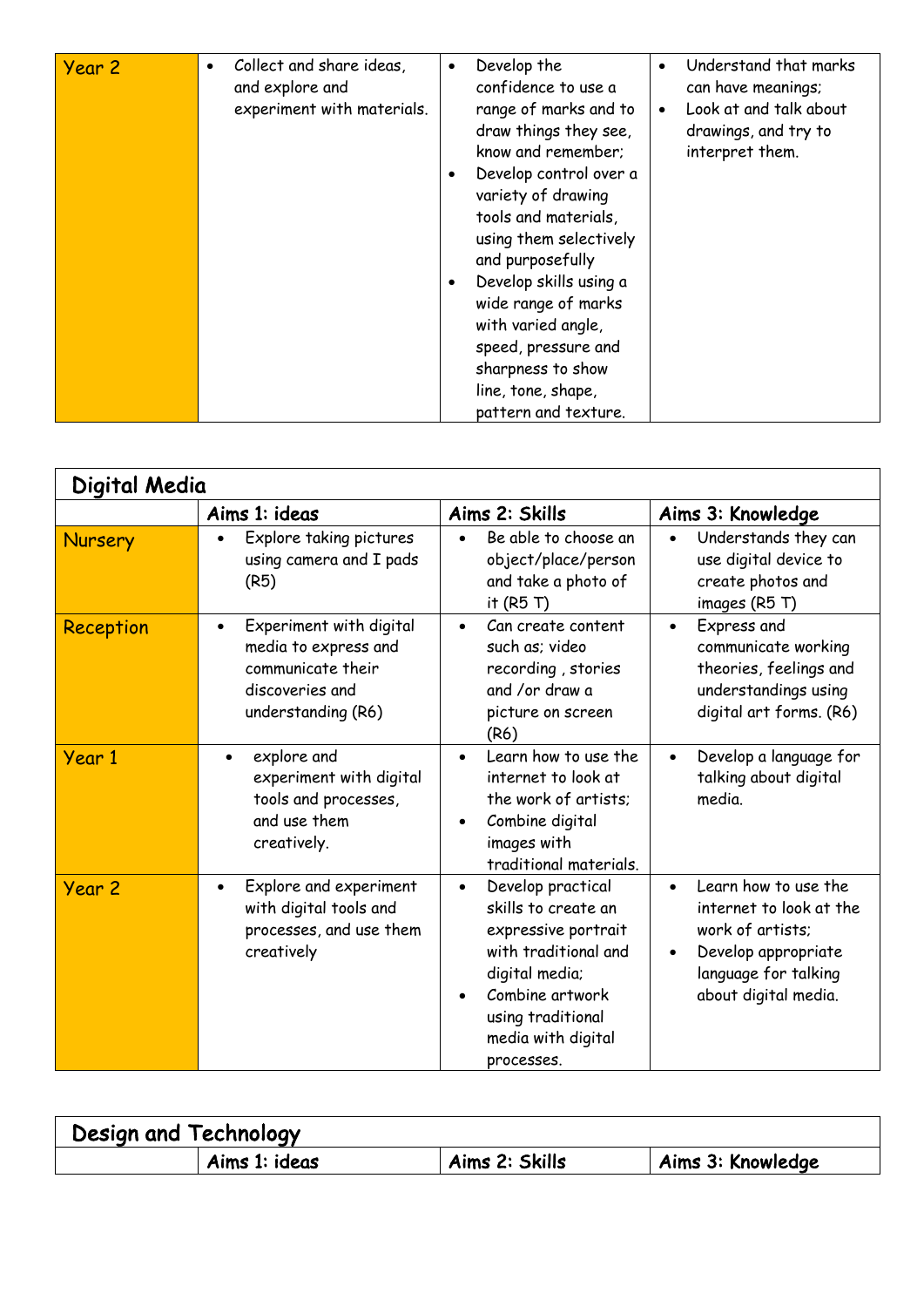| <b>Nursery</b> | Uses tools for a purpose<br>$\bullet$<br>Uses various construction<br>materials to create with.<br>(R5)                                                                                                                                                                                                                                                                                                                                                     | Manipulate a range<br>$\bullet$<br>of tools and<br>equipment in one<br>hand e.g. spoon, fork,<br>knife and scissors<br>etc. (R5)<br>Can wash and dry<br>hands effectively<br>and understand why<br>this important e.g<br>when handling foods<br>(R5)                                                                                                                                                                                                                                                                                                                       | Willing to try a range<br>$\bullet$<br>of different textures<br>and tastes and express<br>a preference                                                                                                                                           |
|----------------|-------------------------------------------------------------------------------------------------------------------------------------------------------------------------------------------------------------------------------------------------------------------------------------------------------------------------------------------------------------------------------------------------------------------------------------------------------------|----------------------------------------------------------------------------------------------------------------------------------------------------------------------------------------------------------------------------------------------------------------------------------------------------------------------------------------------------------------------------------------------------------------------------------------------------------------------------------------------------------------------------------------------------------------------------|--------------------------------------------------------------------------------------------------------------------------------------------------------------------------------------------------------------------------------------------------|
| Reception      | Safely use and explore a<br>$\bullet$<br>variety of materials,<br>tools and techniques,<br>experimenting with<br>colour, design, texture,<br>form and function. (R6)                                                                                                                                                                                                                                                                                        | handle equipment and<br>tools effectively,<br>including kitchen<br>utensils (R6)                                                                                                                                                                                                                                                                                                                                                                                                                                                                                           | Use what they have<br>$\bullet$<br>learnt about media and<br>materials in original<br>ways, thinking about<br>uses and purposes.<br>Represent their own<br>ideas, thoughts and<br>feelings through design<br>and technology(ELG)                 |
| Year 1         | Design purposeful,<br>$\bullet$<br>functional, appealing<br>products for themselves<br>and other users based on<br>design criteria.<br>explain how their<br>products will look and<br>work through talking and<br>simple annotated<br>drawings;<br>Food technology<br>with support, follow a<br>simple plan or recipe;<br>begin to select from a<br>range of hand tools and<br>equipment, such as<br>scissors, graters,<br>zesters, safe knives,<br>juicer; | Select from and use<br>$\bullet$<br>a range of tools and<br>equipment to<br>perform practical<br>tasks e.g. cutting,<br>shaping, joining and<br>finishing<br>Build structures,<br>exploring how they<br>can be made<br>stronger, stiffer and<br>more stable<br>select from and use<br>a wide range of<br>materials and<br>components,<br>including<br>construction<br>materials, textiles<br>and ingredients,<br>according to their<br>characteristics.<br>Design models using<br>simple computing<br>software;<br>plan and test ideas<br>using templates and<br>mock-ups; | Use their knowledge of<br>$\bullet$<br>existing products and<br>their own experience to<br>help generate their<br>ideas;<br>Understand where food<br>comes from<br>use the basic principles<br>of a healthy and varied<br>diet to prepare dishes |